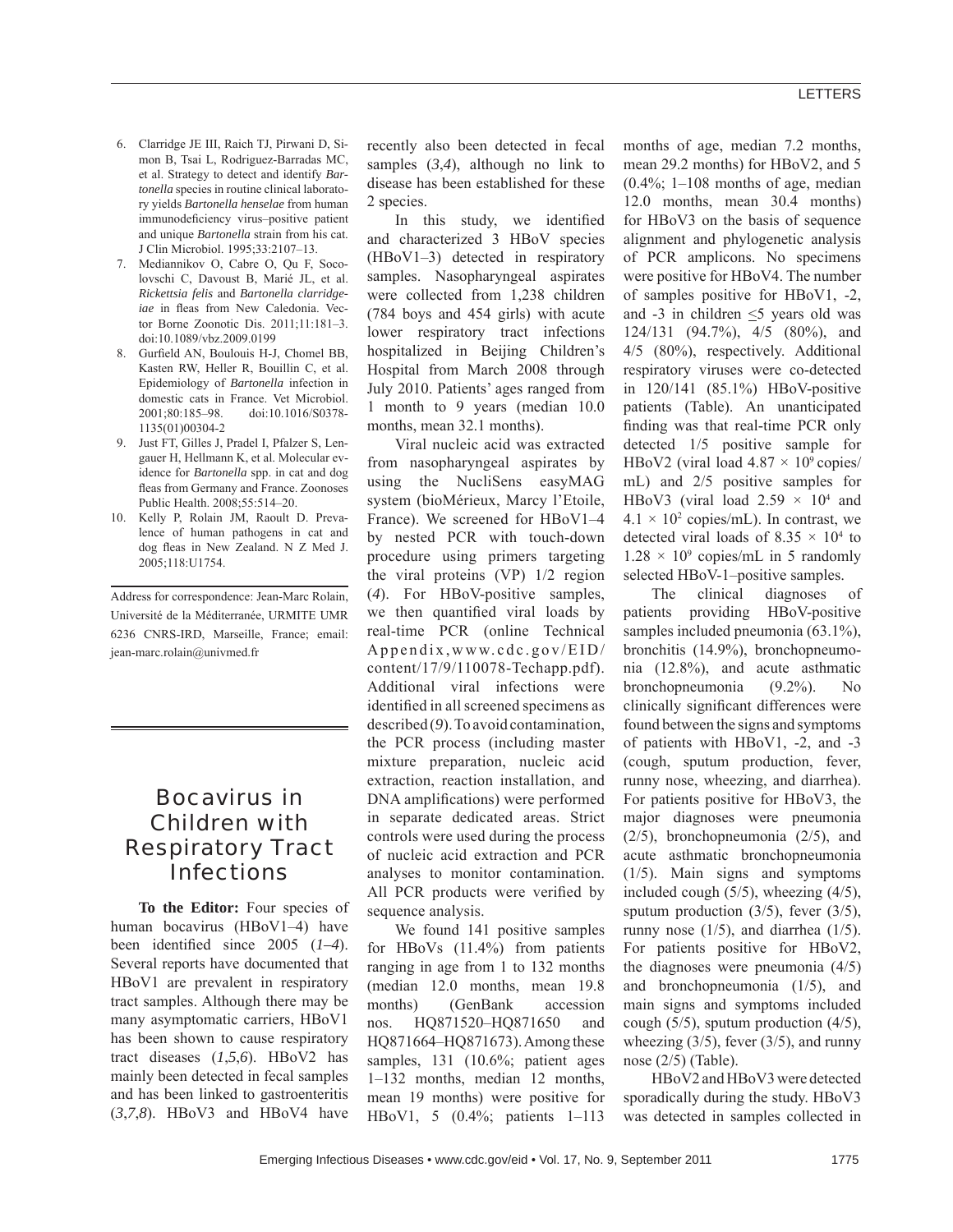#### LETTERS

| Table. Distribution and clinical characteristics of HBoV species in 1,238 children with |  |  |  |  |
|-----------------------------------------------------------------------------------------|--|--|--|--|
| acute lower respiratory tract infections, Beijing, China, 2008–2010*                    |  |  |  |  |

| Parameters                                                                                   | HBoV1         | HBoV2          | HBoV3           |  |  |  |  |  |
|----------------------------------------------------------------------------------------------|---------------|----------------|-----------------|--|--|--|--|--|
| No. (%) positive                                                                             | 131 (10.6)    | 5(0.4)         | 5(0.4)          |  |  |  |  |  |
| Age range, mo                                                                                | $1 - 132$     | $1 - 113$      | $1 - 108$       |  |  |  |  |  |
| No. (%) patients <5 y of age                                                                 | 124 (94.7)    | 4(80)          | 4(80)           |  |  |  |  |  |
| Age mean/median, mo                                                                          | 19/12         | 29.2/7.2       | 30.4/12         |  |  |  |  |  |
| M/F                                                                                          | 72/59         | 3/2            | 4/1             |  |  |  |  |  |
| Clinical manifestations, no. (%)                                                             |               |                |                 |  |  |  |  |  |
| Fever                                                                                        | 78 (59.5)     | 3(60)          | 3(60)           |  |  |  |  |  |
| Cough                                                                                        | 131 (100)     | 5 (100)        | 5(100)          |  |  |  |  |  |
| Sputum production                                                                            | 115 (87.8)    | 4(80)          | 3(60)           |  |  |  |  |  |
| Wheezing                                                                                     | 65 (49.6)     | 3(60)          | 4(80)           |  |  |  |  |  |
| Runny nose                                                                                   | 46 (35.1)     | 2(40)          | 1(20)           |  |  |  |  |  |
| Diarrhea                                                                                     | 9(6.9)        | 0(0)           | 1(20)           |  |  |  |  |  |
| Mean $\pm$ SD leukocyte count, $\times$ 10 <sup>9</sup> /L                                   | $9.4 \pm 5.3$ | $7.56 \pm 1.4$ | $13.45 \pm 6.1$ |  |  |  |  |  |
| Co-detection in samples, no. (%)                                                             |               |                |                 |  |  |  |  |  |
| Rhinovirus                                                                                   | 58 (44.3)     | 1(20)          | 2(40)           |  |  |  |  |  |
| Respiratory syncytial virus                                                                  | 42 (32.1)     | 2(40)          | 2(40)           |  |  |  |  |  |
| Parainfluenza virus                                                                          | 24 (18.3)     | 0(0)           | 1(20)           |  |  |  |  |  |
| Influenza virus                                                                              | 11 $(8.4)$    | 1(20)          | 2(40)           |  |  |  |  |  |
| Conorovirus                                                                                  | 15(11.5)      | 0              | 0               |  |  |  |  |  |
| Adenovirus                                                                                   | 14 (10.7)     | 0              | 1(20)           |  |  |  |  |  |
| Human metapneumovirus                                                                        | 16 (12.2)     | 0              | 0               |  |  |  |  |  |
| Enterovirus                                                                                  | 2(1.5)        | 1(20)          | 0               |  |  |  |  |  |
| *Detection rate for HBoV species, $\chi^2$ = 234.1, p <0.01. No HBoV4 was found. HBoV, human |               |                |                 |  |  |  |  |  |
| bocavirus.                                                                                   |               |                |                 |  |  |  |  |  |

July and October 2008, December 2009, and March and April 2010, whereas HBoV2 was detected in May, June, and October 2008, March 2009, and January 2010. The prevalence of HBoV1, which was responsible for 92.9% of the HBoV cases, was highest in January 2009 and April 2010.

Multiple-alignment analysis of sequences obtained in this study and reference sequences from GenBank (accession nos. FJ948861, NC\_012564, EU918736, HM132056, and HQ152935) by using MEGA 4.0 (*10*) showed that amino acids in HBoV VP1/2 regions were 94.8%–100% identical among the strains of same species and 76.3%–100% identical among strains of different species. No obvious nucleotide and amino acid differences were found for the HBoV3 strains detected in respiratory samples and those in stool samples.

 In summary, we report detection of genomic DNA of HBoV1, -2, and -3 in children with lower respiratory tract infections in China. The predominant HBoV species identified in our study was HBoV1. HBoV2 and HBoV3 appear to be present in much fewer positively identified cases and their viral load seems very low. For these latter viruses, however, low level mucosal contamination from the gastrointestinal tract cannot be entirely excluded in all cases. Further investigations are needed to confirm potential associations of HBoV2 and HBoV3 with acute lower respiratory tract infections, to determine their replication in the respiratory tract, and the viruses' role in human disease.

#### **Acknowledgments**

We thank Yaowu Yang for his assistance with designing the real-time PCR.

This study was supported in part by grants from the International Science and Technology Cooperation Program of China (2010DFB33270) and National Major Science & Technology Project for Control and Prevention of Major Infectious Diseases of China (2009ZX10004-206).

### **Li Guo, Richard Gonzalez, Zhengde Xie, Hongli Zhou, Chunyan Liu, Chao Wu, Gláucia Paranhos-Baccalà, Guy Vernet, Kunling Shen, Qi Jin, and Jianwei Wang**

Author affiliations: State Key Laboratory for Molecular Virology and Genetic Engineering, Beijing, People's Republic of China (L. Guo, Q. Jin, J. Wang); Institute of Pathogen Biology, Beijing (L. Guo, R. Gonzalez, H. Zhou, C. Wu, Q. Jin, J. Wang); Fondation Mérieux, Lyon, France (R. Gonzalez, G. Paranhos-Baccalà, G. Vernet); and Beijing Children's Hospital, Beijing (Z. Xie, C. Liu, K. Shen)

DOI: http://dx.doi.org/10.3201/eid1709.110078

#### **References**

- 1. Allander T, Tammi MT, Eriksson M, Bjerkner A, Tiveljung-Lindell A, Andersson B. Cloning of a human parvovirus by molecular screening of respiratory tract samples. Proc Natl Acad Sci U S A. 2005;102:12891–6. doi:10.1073/ pnas.0504666102
- 2. Kapoor A, Slikas E, Simmonds P, Chieochansin T, Naeem A, Shaukat S, et al. A newly identified bocavirus species in human stool. J Infect Dis. 2009;199:196– 200. doi:10.1086/595831
- 3. Arthur JL, Higgins GD, Davidson GP, Givney RC, Ratcliff RM. A novel bocavirus associated with acute gastroenteritis in Australian children. PLoS Pathog. 2009;5:e1000391. doi:10.1371/journal. ppat.1000391
- 4. Kapoor A, Simmonds P, Slikas E, Li L, Bodhidatta L, Sethabutr O, et al. Human bocaviruses are highly diverse, dispersed, recombination prone, and prevalent in enteric infections. J Infect Dis. 2010;201:1633–43. doi:10.1086/652416
- 5. Kesebir D, Vazquez M, Weibel C, Shapiro ED, Ferguson D, Landry ML, et al. Human bocavirus infection in young children in the United States: molecular epidemiological profile and clinical characteristics of a newly emerging respiratory virus. J Infect Dis. 2006;194:1276–82. doi:10.1086/508213
- 6. Lau SK, Yip CC, Que TL, Lee RA, Au-Yeung RK, Zhou B, et al. Clinical and molecular epidemiology of human bocavirus in respiratory and fecal samples from children in Hong Kong. J Infect Dis. 2007;196:986–93. doi:10.1086/521310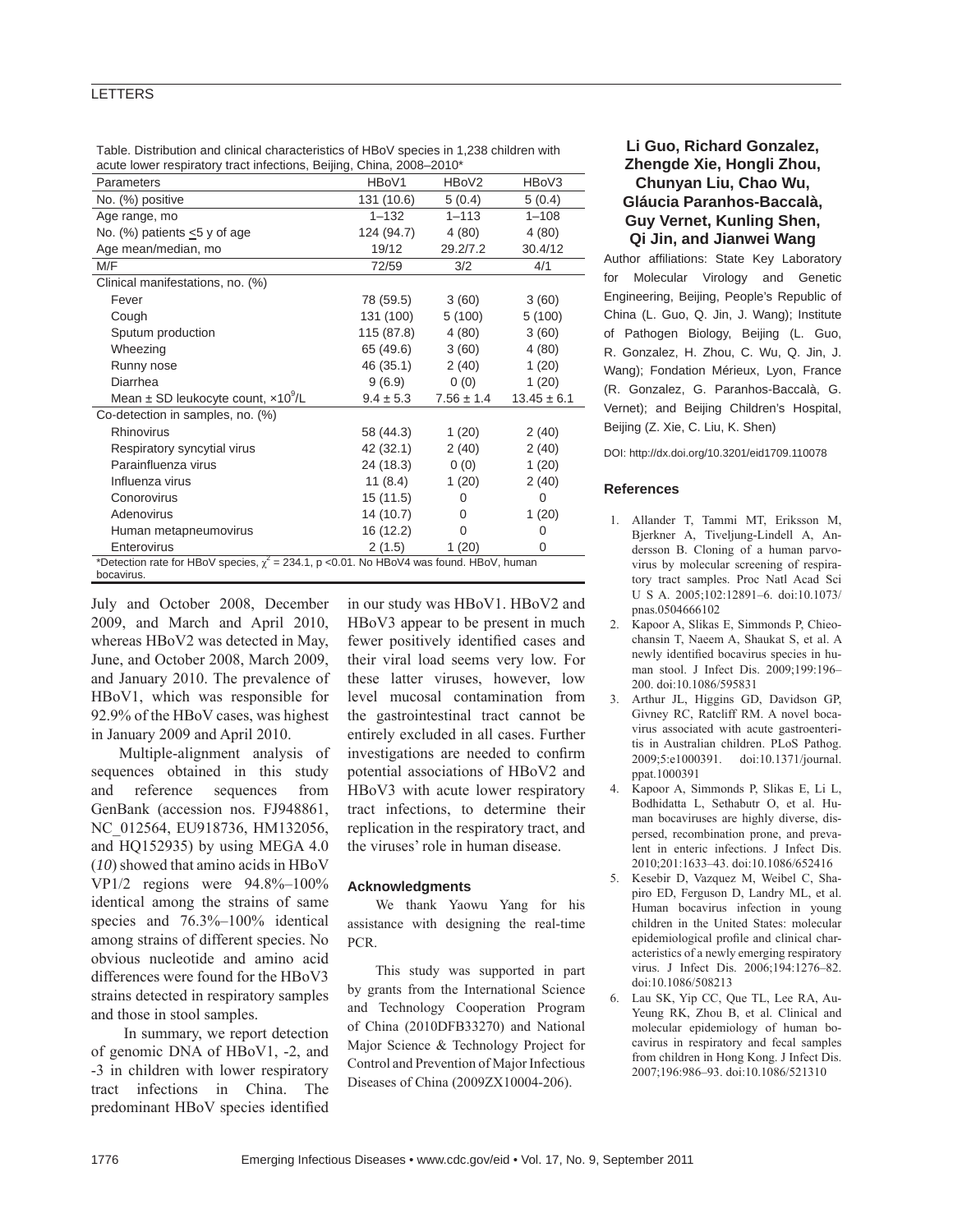- 7. Chow BD, Ou Z, Esper FP. Newly recognized bocaviruses (HBoV, HBoV2) in children and adults with gastrointestinal illness in the United States. J Clin Virol. 2010;47:143–7. doi:10.1016/j. jcv.2009.11.030
- 8. Han TH, Kim CH, Park SH, Kim EJ, Chung JY, Hwang ES. Detection of human bocavirus-2 in children with acute gastroenteritis in South Korea. Arch Virol. 2009;154:1923–7. doi:10.1007/s00705- 009-0533-3
- 9. Ren L, Gonzalez R, Wang Z, Xiang Z, Wang Y, Zhou H, et al. Prevalence of human respiratory viruses in adults with acute respiratory tract infections in Beijing, 2005–2007. Clin Microbiol Infect. 2009;15:1146–53. doi:10.1111/j.1469- 0691.2009.02746.x
- 10. Tamura K, Dudley J, Nei M, Kumar S. MEGA4: Molecular Evolutionary Genetics Analysis (MEGA) software version 4.0. Mol Biol Evol. 2007;24:1596–9. doi:10.1093/molbev/msm092

Address for correspondence: Jianwei Wang, 9# Dong Dan San Tiao, Dongcheng District, Beijing 100730, People's Republic of China; email: wangjw28@163.com

# Highly Virulent *Escherichia coli* O26, Scotland

**To the Editor**: Hemolytic uremic syndrome (HUS) is a rare disorder characterized by microangiopathic hemolytic anemia, microthrombi, and multiorgan injury. HUS is one of the commonest causes of acute renal failure in children worldwide and is most frequently precipitated by infection with verotoxinproducing *Escherichia coli* (VTEC) such as *E. coli* O157 (*1*). However, non-O157 VTEC serotypes have been increasingly found in the development of HUS (*2*–*4*).

Although previous surveillance of childhood HUS in Scotland identified *E. coli* O157 in >90% of cases, non-O157 serotypes have

also been associated with HUS (*5*). In 2010, several particularly severe cases of HUS were reported to Health Protection Scotland by a consultant pediatric nephrologist. Subsequent tests identified the pathogen in these cases as *E. coli* O26. However, in a recent study of pediatric HUS cases in Europe, children infected with *E. coli* O26 did not exhibit different clinical signs and symptoms from patients infected with other VTEC serotypes (*6*). To establish whether the host pathophysiologic responses to *E. coli* O157 and *E. coli* O26 strains differed, we analyzed a cohort of children with HUS who were infected with these VTEC serotypes.

In Scotland, most patients with pediatric thrombotic microangiopathy are referred to a specialist pediatric hospital, which immediately reports cases of HUS to Health Protection Scotland as part of national surveillance. To test the hypothesis that *E. coli* O26 was more virulent than *E. coli* O157, we performed an age-matched, nested case–case study of HUS patients and compared host clinical markers, treatment, and outcomes from pediatric cases in 2010. Data collection has been described elsewhere (*5*). The statistical significances of associations between categorical variables were investigated by using  $\chi^2$ , Fisher exact, Mann-Whitney, or *t* tests. All analyses were performed by using SPSS version 11 (SPSS Inc., Chicago, IL, USA) with a significance level of  $5\%$ .

Although initial signs and symptoms were similar for both sets of cases, i.e., bloody diarrhea and abdominal pain, statistical analysis showed that children with O26-HUS were more likely to have neurologic complications and diabetes mellitus and require admission to the intensive care unit than O157-HUS patients (p = 0.02 for neurologic complications and diabetes and  $p = 0.04$  for admission to an intensive treatment unit; Table).

All patients with HUS were oligoanuric, and the 2 groups did not differ with respect to this parameter. However, O26-HUS patients had significantly longer periods of anuria than O157-HUS patients ( $p = 0.04$ ; Table) and were more likely to require treatment with hemofiltration than with peritoneal or hemodialysis ( $p = 0.001$ ; Table). One patient with O26-HUS also experienced cardiomyopathy resulting in reduced left ventricular function.

Our study illustrates the potential for increased severity of *E. coli* O26 infection in children. In Scotland, HUS is more commonly associated with *E. coli* O157 infection, and the outcome for children infected with this pathogen is much better than that reported in other studies (*7*,*8*). In this study, the clinical severity and outcomes for the children with O26-HUS were worse than for children requiring treatment for O157-HUS. We investigated the prehospital management of *E. coli* O157 and O26 patients in this cohort and found no difference in pharmacologic intervention or duration of delay in admission to hospital.

In our cohort,  $vtx_1$  and  $vtx_2$  genes were detected in isolates from 2 of 3 patients. A diagnosis was made in the third patient by detection of *E. coli* O26 lipopolysaccharide–specific immunoglobulin M in serum; it was therefore not possible to confirm the presence of *vtx* genes. However, it is not unusual for VTEC to be undetectable in stool samples from patients with HUS, most likely because of intrahost bacteriophage lysis. Therefore, serodiagnosis of VTEC is considered a necessary adjunct to bacteriological confirmation of infection (9). A recent study suggests *E. coli* O26 exists as a highly dynamic group of organisms that can undergo verotoxin gene loss and be transferred during infection in humans, resulting in new pathogenic clones ( $10$ ). Therefore,  $vtx_2$  gene acquisition by *E. coli* O26 may have contributed to increased virulence.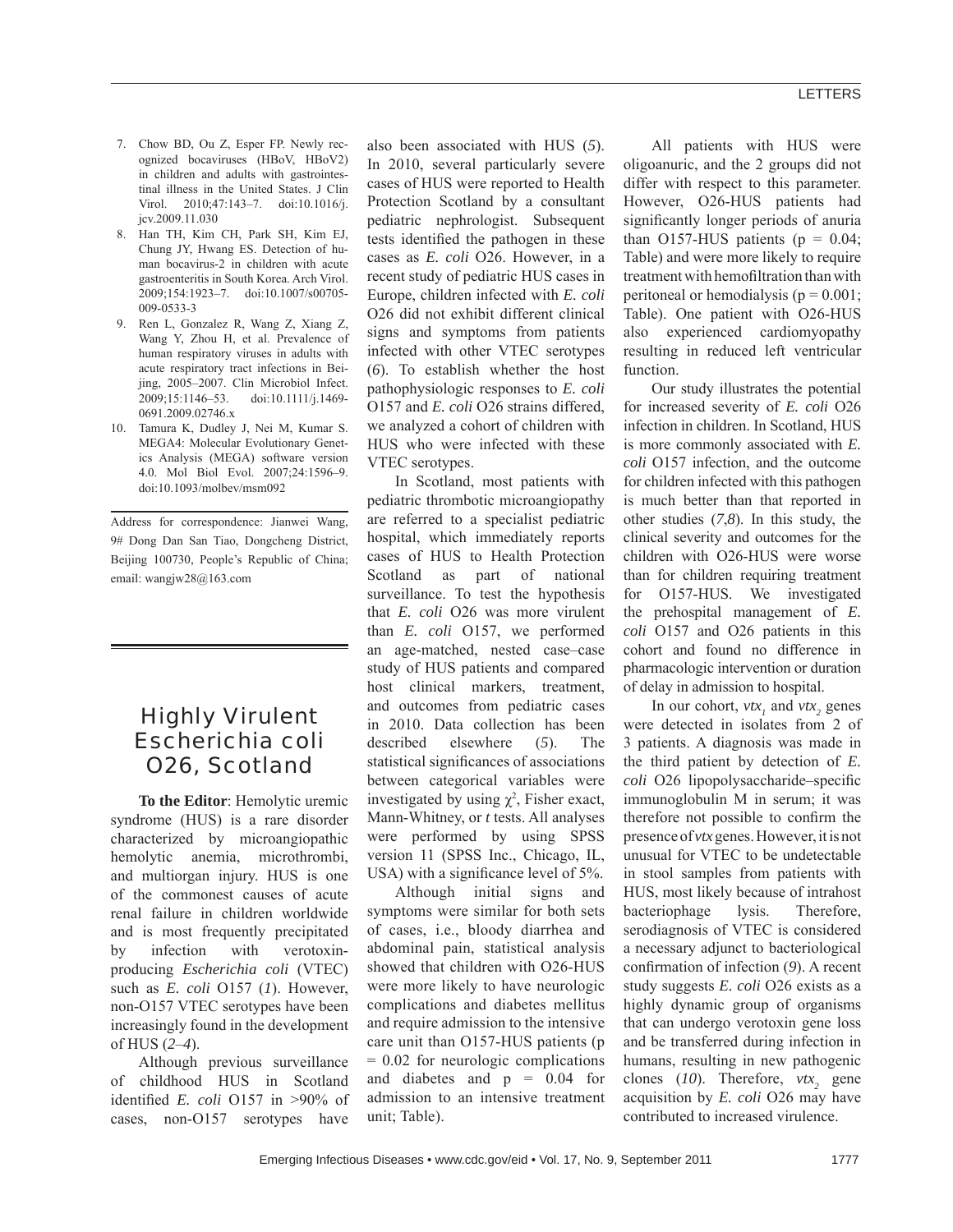# Bocavirus in Children with Respiratory Tract **Infections**

## **Technical Appendix**

## **Real-time PCR for Human Bocavirus**

To quantify the viral loads of human bocaviruses (HBoVs), a universal Taqman real-time PCR that can detect HBoV1–4 was performed. The primers/probe of the Taqman real-time PCR were designed to target the conserved regions of the viral protein (VP) 1/2 gene segment of HBoV1–4, amplifying a 113-bp fragment. The sequence of the forward primer was 5′- TGGMATTATTGGMTCMAGTTT-3′, corresponding to the HBoV1 st1 strain (GenBank accession no. DQ000495) nt 3316–3326, and that of the reverse primer was 5′- CACCTTTATTTGAGTTDGCA-3′, corresponding to the HBoV1 st1 strain nt 3309–3328. The sequence of the probe was 5′-HEX-AAGCGCGCCGTGGCTCCTGCTCT-BHQ-1–3′, corresponding to the HBoV1 st1 strain nt 3247–3269. Each 25-µL reaction mixture consisted of 2  $\mu$ L of viral DNA, 0.5  $\mu$ M each of the forward and reverse primers, and 0.3  $\mu$ M of the probe labeled at its 5′ end with a reporter dye (HEX) and at its 3′ end with a nonfluorescent quencher. PCR was conducted for 10 cycles at 95°C for 15 s, 50°C for 30 s, and 72°C for 1 min, followed by 40 cycles of 10 s each at 95°C and 40 s each at 60°C. The real-time PCR was performed on a CFX 96 (Bio-Rad Laboratories Inc., Hercules, CA, USA). The baseline fluorescence threshold was manually adjusted on the basis of background fluorescence of the no template control reaction by using the Baseline Subtracted Curve Fit analysis mode in Bio-Rad CFX Manager Software. Positive was defined as an amplification curve exceeding baseline fluorescence with a corresponding cycle threshold value (not exceeding a 40-cycle run). A real-time fluorescence amplification curve lower than the baseline fluorescence was considered negative. Serial